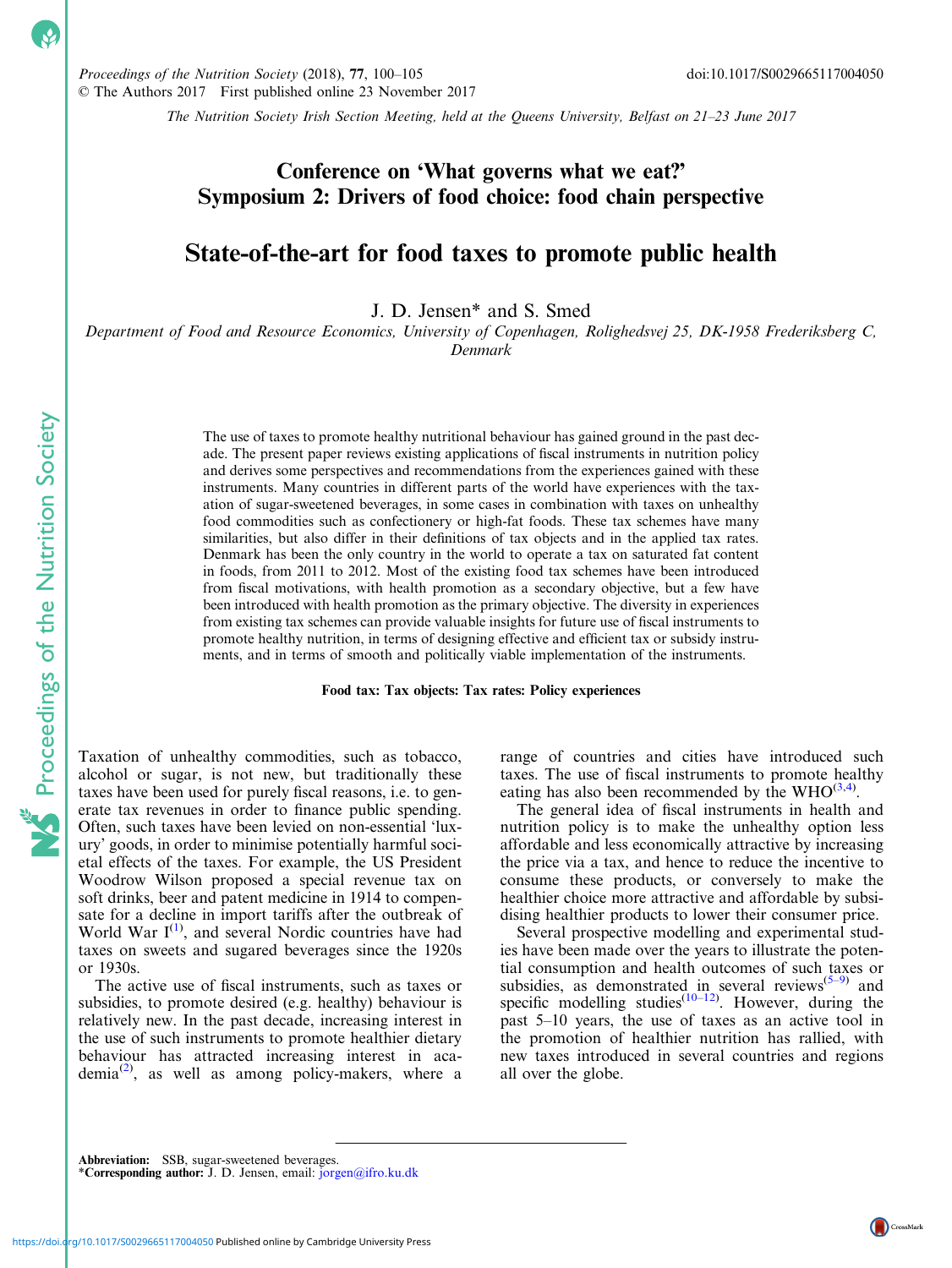The objective of the present paper is to review some of the characteristics of tax instruments aiming at promoting healthier nutrition, and to derive some perspectives and recommendations from the insights gained from these applications.

# Fiscal measures and nutritional behaviour: some theoretical and practical considerations

The idea of using taxes to regulate behaviour (also called Pigovian taxes) dates back to the economist  $Pigou<sup>(13)</sup>$  $Pigou<sup>(13)</sup>$  $Pigou<sup>(13)</sup>$ . He was one of the first to suggest tax instruments to reduce undesired side-effects (externalities) from economic activities, such as production or consumption. Typical examples of such undesired externalities include pollution from production activities, or negative health effects from consumption of tobacco, alcohol or unhealthy foods, to the extent that the costs of these externalities are not reflected in the market prices of the goods, and hence in the market incentives facing producers and consumers. The main idea behind the taxes is thus to incorporate (internalise) the external cost into the market price, so that the market price reflects the 'real' cost of production or consumption to the society (including the external cost).

Theoretically, a fiscal measure such as a tax (or subsidy) on foods or beverages can be characterised by four attributes: what is targeted with the measure (object); who is targeted with the measure (subject); the size of the measure (tax rate); under what circumstances does the measure apply (setting).

The object of taxation can be a specific commodity or commodity category (e.g. sugar-sweetened beverages (SSB) or candies). The object can also be some specific nutrient in the products, such as the product's content of added sugar, saturated fat or salt. A tax or subsidy can be an excise tax targeting physical quantities (i.e.  $\epsilon$ per kg product or nutrient) or an ad valorem tax based on price (percentage of price). The choice of object for taxation/subsidisation is important for the incentive mechanisms for substitution towards or away from other products, and hence for the measure's effectiveness in terms of promoting healthier overall dietary pat-terns<sup>[\(10\)](#page-5-0)</sup>. For example, a tax on SSB may trigger incentives to replace SSB with beverages containing artificial sweeteners or fruit juices, whereas a tax on all sweet soft drinks will likely reduce the consumption of both SSB, and artificially and naturally sweetened beverages. A tax based on price (ad valorem) may invoke replacement of high-quality products with lower quality products in consumption, because the tax will tend to increase the absolute consumer price of high-quality (and high-priced) products more than low-priced counterparts. Conversely, quantity-based excise taxes tend to invoke larger percentage price increases on low-quality product varieties, which may stimulate a stronger reduction in the consumption of these low-quality varieties than that of higher priced high-quality varieties.

Tax subjects are the legal entities (persons, firms, organisations) from whom the tax is collected or to whom a subsidy is paid. Examples of subjects could be the retail consumers, which would be the case for a general sales tax levied on the retail price, or food manufacturers or importers faced with an excise tax on their products. In the latter case, they may attempt to pass such an excise tax on to their customers, but may also be encouraged to adjust their recipes or product portfolios to secure their sales and profitability $(2)$  $(2)$  $(2)$ . A third example of subjects could be economically vulnerable consumers, who benefit from a targeted food subsidy programme yielding discounts on core food products (such as bread, fruit, vegetables or milk) for these groups of consumers. The subjects addressed by a taxation/subsidisation can also be important for the effectiveness of the scheme, depending on the conditions facing these subjects, market structure, etc. and their initial dietary patterns $(14)$ .

A high tax or subsidy rate is expected to have a stronger influence on demand than a lower rate. Price elasticity estimates, i.e. the relationship between percentage price change and percentage change in demanded quantity, are often used to describe these relationships $(15,16)$  $(15,16)$ . However, the relationship is not necessarily linear, which also makes revenue effects difficult to predict for high tax or subsidy rates<sup>([17](#page-5-0))</sup>. First, there may be a threshold effect such that the rates below a certain level have minor or no effect on demand, because the tax is too small to substantially affect the consumers' tradeoffs. Second, the effects may level off for high rates. With larger increases in price, more and more consumers will exit the market for the taxed commodities up to a certain point where the remaining buyers have strong preferences for the taxed products due to habits, loyalty, etc. When this point is reached, further changes in demand will be small.

Setting is the circumstances under which the measure is applied. Examples include retail shopping, domestic manufacturers' wholesale transactions to the domestic market, import transactions or a restaurant setting. The setting for the tax/subsidy can also influence the effectiveness of a tax or subsidy scheme $(15)$  $(15)$  $(15)$ . For example, the effect of taxing SSB may differ according to whether the beverage is taxed when consumed in a restaurant or purchased in a retail store and consumed at home. If the consumers' responsiveness to price changes differ between these different settings, or if a tax constitutes a smaller share of the price in a restaurant setting than in a retail store, this may have important implications for the tax effects on consumption.

In addition to such characteristics of a tax/subsidy instrument, the effects on consumption also depend on the behavioural patterns and responses of the consumers. In the first place, a tax on a specific commodity (e.g. SSB) is not likely to have much effect for consumers who rarely or never consume such beverages, whereas the effects are potentially larger for consumers with frequent consumption. Next, the consumption response to a tax change may depend on the consumer-perceived substitutability of the taxed commodity (e.g. SSB) with other commodities (e.g. artificially or naturally sweetened beverages, mineral water, tap water, confectionery, etc.) as well as the real availability of substitutes, for example,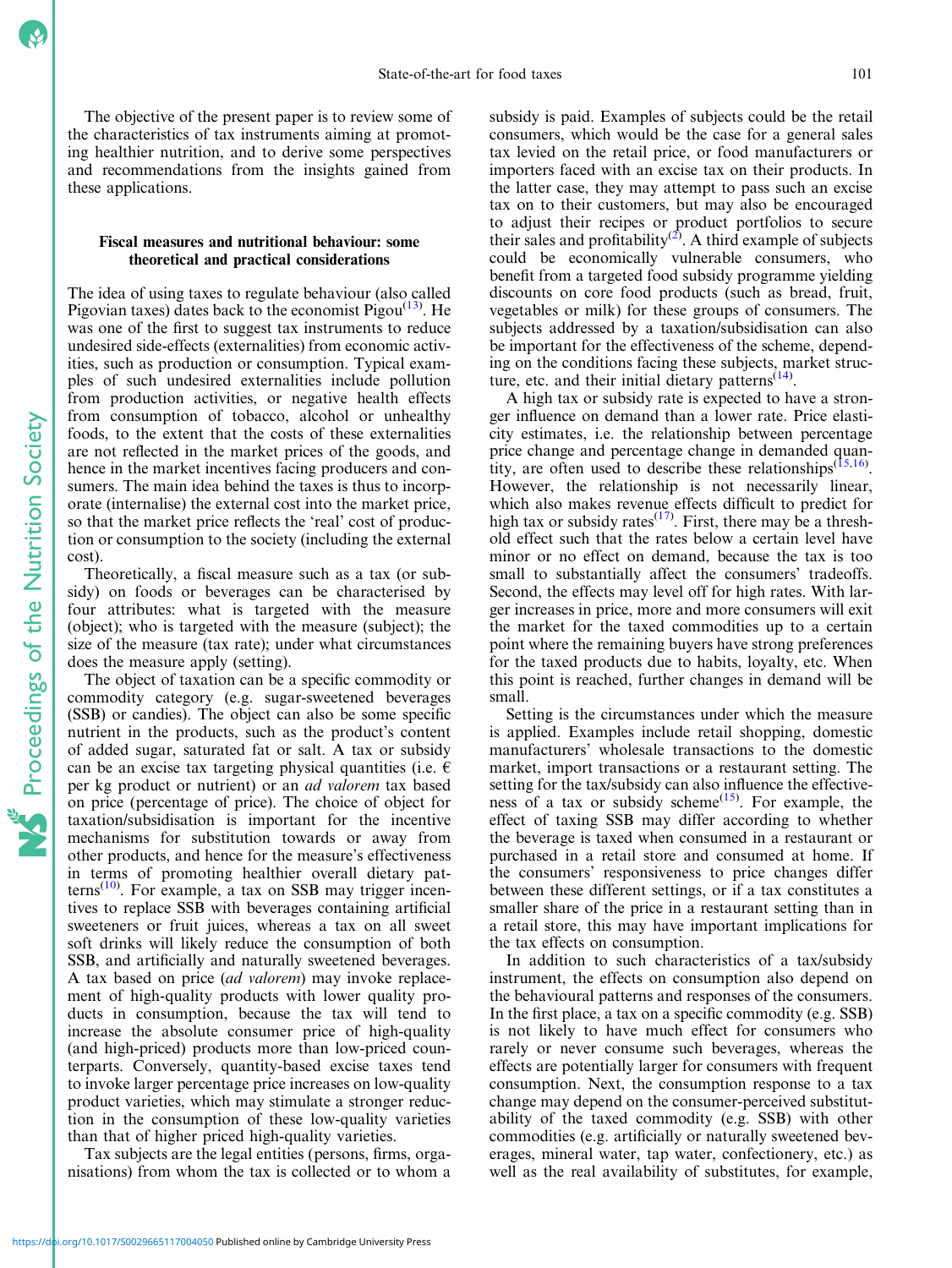whether clean tap water is available or not. This substitutability depends on the consumers' adaptory skills, which in turn may depend on age, family structure or education $(11)$  $(11)$  $(11)$ , and also on the diversity in supplies that are available to different consumers. Third, the responsiveness to a tax change can depend on the consumers' income/budgetary situation, for example, such that a consumer with a relatively tight budget will be more likely to respond to a tax increase by reducing the purchase of the taxed product, whereas a consumer with a more relaxed budget constraint may to a higher extent respond by reducing his/her savings and increase the total budget for foods and beverages $(15)$ .

Generally, tax instruments can be adequate regulation tools to regulate behaviours, where any reduction is desirable, irrespective of with whom the reduction takes place. Conversely, such instruments may be less appropriate, if the distribution of the reduction matters. Considering pollution, a  $CO<sub>2</sub>$  tax could be a good example of a suitable scheme, and in the public health domain, a tax on tobacco or SSB could be examples.

# Taxes to regulate consumption of sugar-sweetened beverages and confectionery

A number of countries and cities are already operating, or have operated, taxes on SSB and/or confectionery, and more are expected to come, including the UK, Ireland and a number of large US cities. Global overviews of existing tax schemes for soft drinks and confectionery have been made by the World Cancer Research Fund International<sup>([18](#page-5-0))</sup> and Sautet<sup>[\(19\)](#page-5-0)</sup>, whereas more detailed descriptions of soft drink tax schemes in Pacific countries have been provided by Thow et  $al$ .<sup>([20](#page-5-0))</sup>.

Nordic countries such as Denmark, Finland and Norway have had taxes on confectionery, ice-cream and soft drinks since the 1920s or 1930s, which have been introduced to raise tax revenues for general purposes. In the case of Finland, these taxes were abolished following Finland's entry into the European Union, but were reshaped and reintroduced in 2011, with a differentiation of tax rates between SSB ( $\epsilon$ 0.22/litre) and artifi-cially sweetened (€0.11/litre) beverages<sup>[\(18\)](#page-5-0)</sup>. Due to conflicts with EU regulations, the tax on sweets and icecream was however repealed by the end of 2016. Denmark modified its taxation of soft drinks in 2010 as part of a broader tax reform, where income taxes were lowered and environmental and so-called health taxes were increased. The health taxes included upward adjustments of existing taxes on confectionery products, sugar-sweetened soft drinks (but a reduction in the tax rate for sugar-free soft drinks), tobacco and alcohol, and the introduction of a tax on saturated fats (the saturated fat tax is discussed later). In this modified tax scheme, the tax rates were about  $\epsilon$ 0.22/litre and  $\epsilon$ 0.08/ litre for SSB and artificially sweetened beverages, respectively, and  $\epsilon$ 3.49/kg for confectionery<sup>[\(21\)](#page-5-0)</sup>. However, Denmark decided in 2013 to abolish the soft drink tax along with the new, but equally unpopular fat tax, with the goal of creating jobs, decreasing cross-border

shopping and helping the local economy (refer later). Hence, Denmark repealed the fat tax in January 2013 and the tax on soft drinks in 2014. Norway also operates a tax on confectionery, ice-cream and beverages. The Norwegian tax scheme has been stable for many years and does not include differentiation of tax rates between, for example, SSB and artificially sweetened beverages.

A few European countries have introduced new food and beverage tax schemes during the most recent decade, where health concerns have played a role in the motivation for the schemes. France introduced a targeted tax on sweetened drinks at a national level in 2012. The tax targets all drinks with added sugar and artificially sweetened drinks. Beverages without added sweetener, such as natural fruit juices, beverages with alcohol content over  $1.2\%$  (0.5% for beer), infant milk products and liquid food products used in nursing and health care are excluded from the tax base $(22)$ . Hungary's Public Health Product Tax came into effect in September 2011. Beverages with >8 g sugar per 100 ml were taxed with a tax rate of HUF7/litre (about  $\epsilon$ 0.02/ litre), whereas a range of specified soft drinks or soft drink syrups are exempt. Furthermore, confectionery products are taxed at a rate of HUF130/kg (about €0·43/litre), and the Public Health Product Tax also includes taxes on energy drinks, salted snacks, condiments, fruit jam and flavoured alcohol drinks. Introduction of the tax was followed by other initiatives (including, e.g. awareness raising activities and education campaigns) with the same or similar objectives as those of the tax scheme<sup>([23](#page-5-0))</sup>.

In September 2013, as part of the federal budget agreement, the Mexican congress passed an excise tax on SSB and a sales tax on several highly energy-dense foods (along with a range of other product categories: fuel, alcohol, tobacco, pesticides, etc.). A specific excise tax of 1 peso/litre (approximately  $\epsilon$ 0.05/litre or a 10% price increase based on the 2013 prices) on non-dairy and nonalcoholic beverages with added sugar came into effect at the beginning of 2014, and an ad valorem tax of 8% on a defined list of non-essential highly energy-dense foods (containing  $\geq$ 275 kcal/100 g) was implemented<sup>[\(24\)](#page-5-0)</sup>. Following the experience in Mexico, Chile increased its taxes on sales and imports of non-alcoholic, naturally or artificially flavoured beverages, which have a sugar content >15 g/240 ml (or an equivalent portion) from 13 to 18%, and reduced the tax rate for other beverages $\frac{(18)}{ }$  $\frac{(18)}{ }$  $\frac{(18)}{ }$ . In September 2015, the Government of Barbados introduced a 10% *ad valorem* tax on  $SSB^{(18)}$  $SSB^{(18)}$  $SSB^{(18)}$ . The approach in Mexico is likewise followed by the Island of Dominica that introduced a \$0·2 tax on soft drinks and 10% *ad valorem* tax on energy drinks<sup>[\(18\)](#page-5-0)</sup>.

The USA does not have federal or state-level soft drink taxes, but a few cities have passed their own taxes. In Berkeley, California, a soda tax took effect from January 2015. The measure imposes a tax of 1 cent per ounce on the distributors of specified SSB, such as soda, sports drinks, energy drinks and sweetened ice teas but excluding milk-based beverages, meal replacement drinks, diet sodas, fruit juice and alcohol. Some researchers have found that average prices for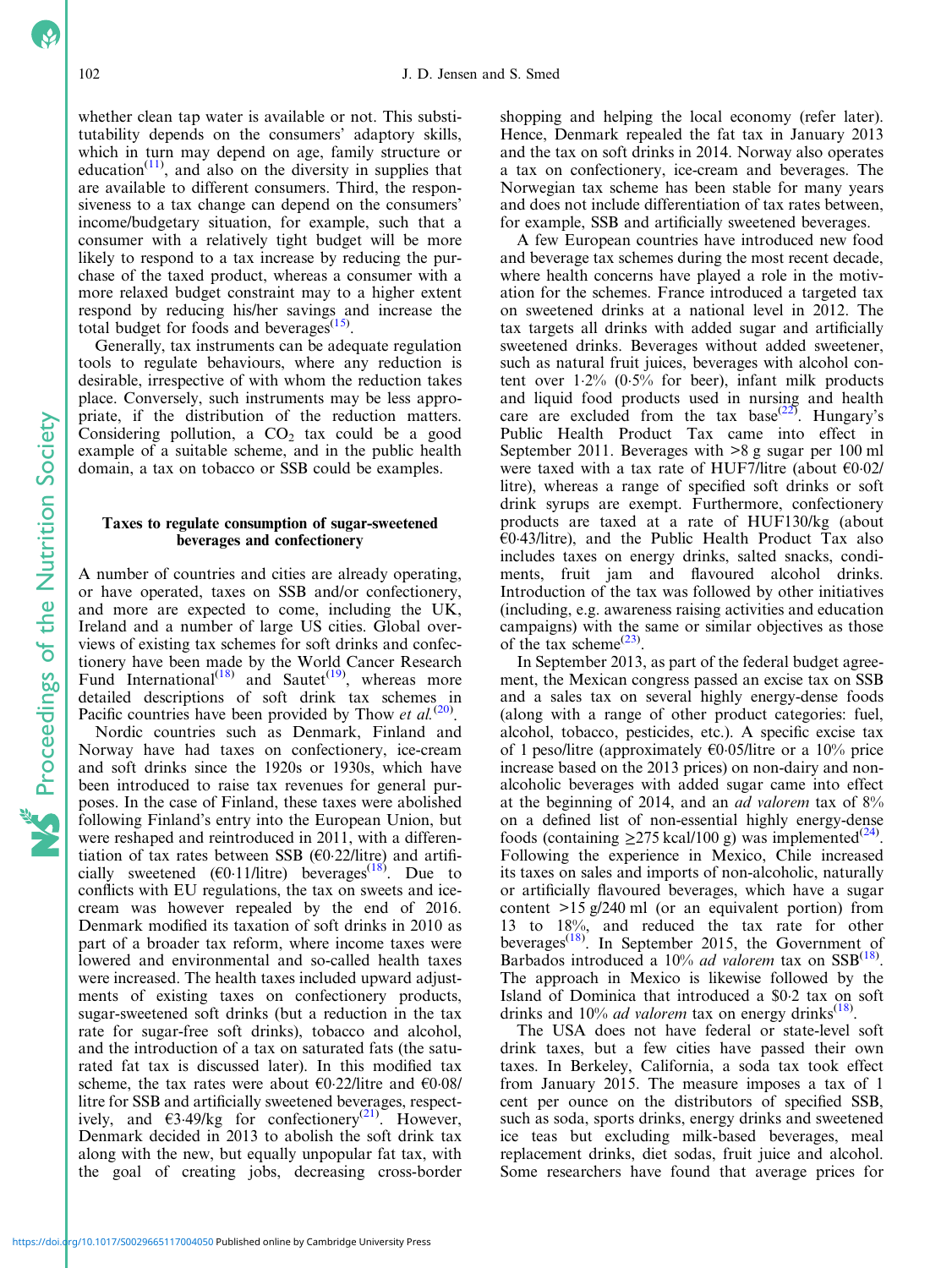beverages covered under the law rose by less than half of the tax amount (with a relatively low pass-through for brand sodas), whereas others have found a higher passthrough rate for the  $\text{tax}^{(25)}$  $\text{tax}^{(25)}$  $\text{tax}^{(25)}$ .

Thow et al.<sup>[\(20\)](#page-5-0)</sup> have reviewed soft drink tax schemes in four Pacific island states: Fiji, French Polynesia, Nauru and Samoa. Many of the Pacific Island states are challenged with very high rates of overweight and obesity, and some of the states are also facing relatively high costs of drinking water. Samoa introduced a soft drink excise tax already in 1984, combined with an import duty, at the outset mainly for fiscal reasons. Taxes were increased in 2008, triggered by the pressure to increase tax revenue, but also presented as a means to improve health outcomes. Fiji introduced its soda tax in 2006, mainly for fiscal reasons. After pressure from the beverage industry, the tax scheme was modified in 2007, replacing an excise tax on domestic production with a duty on imported raw materials. In contrast, French Polynesia and Nauru introduced their soft drink taxes with the primary goal to promote health, according to Thow et  $al^{(20)}$  $al^{(20)}$  $al^{(20)}$ , although they were also driven by a need to raise tax revenues. The import duty in Nauru not only covered soft drinks but also sugar and other products with high sugar content, and the scheme in French Polynesia included confectionery and beer.

In 2013, Mauritius introduced an excise tax on soft drinks. The rate was set at 2 cents per g, which was increased to 3 cents per g from 1 January  $2014^{(26)}$  $2014^{(26)}$  $2014^{(26)}$ . The beverage tax scheme in Mauritius is particularly interesting in that the tax rate is graduated according to the sugar content in the beverages, rather than the amount of the final product. This tax scheme design provides suppliers with an incentive to reduce the sugar content in the beverages and the consumers to choose sugared beverages with low sugar content rather than high-sugar beverages. The mentioned revision of the Fiji soda tax to target imported raw materials may have similar features, as it may encourage domestic soft drink producers to use as little imported raw materials as possible in their products.

The reviewed tax schemes for soft drink, confectionery, etc. have a number of features in common. In almost all cases, the schemes imply a symmetric and nondiscriminatory taxation of domestically produced and imported products, perhaps with the exception of small island states with negligible domestic production (or where domestic production is almost entirely based on imported raw materials). Asymmetric tax schemes, with higher tax rates on imported products, will often be in conflict with international trade agreements, within the World Trade Organization or within the regional trade arrangements such as the European Union, the North American Free Trade Agreement, etc. In most of the cases, production aimed for export is exempt from taxation, and small producers are also exempt from taxation in some of the countries. The tax schemes moreover have in common that the taxes are collected at the import or domestic manufacturing stage, which makes the administration simpler than if the taxes were to be collected from the retailers or from the consumers.

#### The Danish tax on saturated fat in foods

As afore-mentioned, the Danish tax on saturated fat was introduced as part of a larger tax reform implemented in Denmark around 2010, with the overall aim to reduce the pressure of income taxation rates and to finance this by, among other things, increased taxes on 'adverse health behaviour'. A novelty in the tax reform was the introduction of a tax on saturated fat, paid on the weight of saturated fat in foods, if the content of saturated fat exceeds 2·3 g per 100 g. The threshold of 2·3 g saturated fat per 100 g implied that all kinds of drinking milk were exempt from taxation. The tax was levied on food manufacturers and food importers, but was expected to be transmitted to the consumer prices. Foods determined for exports or animal fodder were exempt from the tax. The tax rate was set at DKK16 ( $\epsilon$ 2.15) per kg saturated fat, which was topped up by 25% general value-added tax. The tax came into force on 1 October 2011, but was repealed by 31 December 2012. Fatty products, such as butter and margarine, are the food commodities for which prices were most affected by the fat tax, due to their high content of saturated  $fat^{(18,27)}$  $fat^{(18,27)}$  $fat^{(18,27)}$ .

Several studies have investigated the effects of the saturated fat tax on food consumption, showing statistically significant substitution effects from high-fat towards lowfat product varieties<sup> $(27,28)$  $(27,28)$ </sup> as well as significant effects of the tax on overall dietary quality and potential reductions in mortality $(29)$ .

Although the saturated fat tax fulfilled the government's expectations in terms of the revenue it gener-ated<sup>([21](#page-5-0))</sup>, and even though it implied a reduction in the consumption of saturated  $fat^{(27-29)}$  $fat^{(27-29)}$  $fat^{(27-29)}$  $fat^{(27-29)}$  $fat^{(27-29)}$ , the Danish fat tax was abolished as part of the Danish Parliament's agreement on the fiscal budget for 2013, most likely due to political pressure from various stakeholders in Danish society<sup>([30](#page-5-0))</sup>. Many actors including representatives from the food industry and nutrition researchers opposed the tax both before and after its introduction, claiming that it harmed the economy and had no positive influence on health, rather the contrary. Few actors in the policy debate defended the  $\text{tax}^{(30)}$  $\text{tax}^{(30)}$  $\text{tax}^{(30)}$ . Public health played a prominent role in the arguments for introducing the tax, but was hardly mentioned in the debate on the repeal. Just after the repeal of the tax, research was published that showed a decrease in the consumption of saturated fat in Denmark as a consequence of the  $\text{tax}^{(27,30)}$  $\text{tax}^{(27,30)}$  $\text{tax}^{(27,30)}$ .

# Strengths, mechanisms and opportunities with fiscal policy measures

Health taxes on sugared, fatty or salty food or beverage products have gained more ground in recent years, with new or updated tax schemes in a range of countries. While tax schemes on sweetened beverages appear similar across countries at a first glance, they still have important differences in their design, which also has impacts on their potential direct and indirect effects. In some of the schemes, taxes target sugar-sweetened nonalcoholic beverages, thus providing consumers with an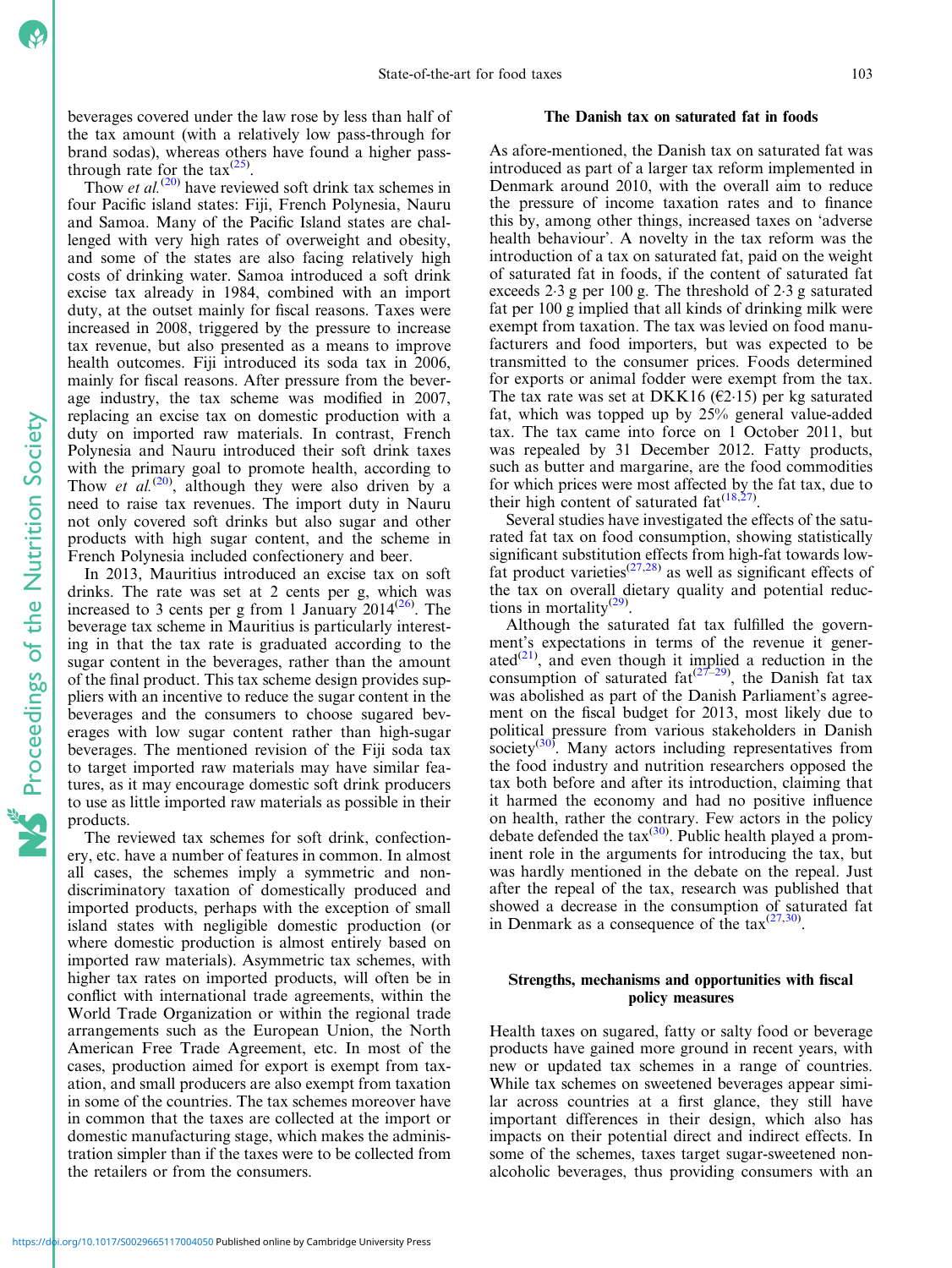<span id="page-4-0"></span>incentive to replace these SSB with, for example, naturally or artificially sweetened beverages. Replacement with naturally sweetened beverages (such as fruit juices) may not reduce the consumers' energy intake much despite a decrease in the consumption of added sugar. Conversely, replacement with artificially sweetened beverages or water may have an effect on energy intake (but may have other undesired consequences). A few of the considered tax schemes (the soda tax in Mauritius and the saturated fat tax in Denmark) address the content of a considered nutrient in the products. This provides a fine-grained stimulus to replace high-sugar or, fat product varieties with low-sugar or, fat varieties in consumption as all products are taxed according to the content of the detrimental nutrient. In contrast, a tax with the same tax rate on all SSB will not trigger such fine-grained substitution effects.

In general, the tax schemes addressing soft drinks operate with tax rates about 10–20% of the consumer price. The resulting demand changes can be assessed by means of existing estimates of price elasticities. Green *et al.*<sup>[\(15\)](#page-5-0)</sup> and Andreyeva et  $al$ .<sup>[\(16](#page-5-0))</sup> have reviewed the literature on such price elasticity estimates and have found that for soft drinks, a 10% price increase is likely to lead to between 5 and 8% reduction in the demand. This suggests that existing tax levels on soft drinks are hardly likely to reduce the consumption of these soft drinks by more than 10–20%, depending also on the design of the tax schemes such as whether substitute beverages are also taxed or not.

Targeted tax schemes on food products are generally not popular with the food industry and the food retai- $lers^{(30)}$  $lers^{(30)}$  $lers^{(30)}$ . In several of the countries, the introduction of such tax schemes have met resistance from the industry, mainly based on claims related to: risk of job losses in the food industry; lack of real-experiment evidence of the effectiveness of such taxes to reduce obesity and promote health; possible regressive effects in that food taxes will be economically more harmful to low-income consumers than to high-income consumers; difficulties to design tax schemes that properly address the relevant mechanisms to reduce obesity; taxes to regulate food consumption behaviour are patronising and compromise the individuals' free choice.

Many of the existing tax schemes have been fiscally motivated, with health promotion as a secondary objective, but a few have been introduced with health promotion as the primary goal. The existing tax schemes have both similarities and differences in their designs, and different experiences have been obtained from the schemes. First, the targeting of the tax is important (tax objects, subjects and setting), because taxes will induce behavioural adjustments (e.g. substitution) in consumption and production and it is important to take such adjustment effects into account in the design of the scheme. Second, the size of the tax rate is important: the nutritional challenges to be addressed with taxes may call for rather substantial price changes, but conversely the revenue effects will be more uncertain the larger the tax rate. Third, the administrative aspects of a tax, for the industry and for the government authorities, should be taken carefully into consideration. And fourth, the involvement of relevant stakes and expertise in the preparation of a tax should be taken seriously, to take into account their suggestions to handle some of the most pressing challenges from their perspective, and in turn to optimise the political viability of the scheme.

However, the introduction or revision of tax schemes in several countries provides a golden opportunity to evaluate scientifically the empirical validity of these claims, and researchers in the respective countries are encouraged to undertake research to investigate this.

# Acknowledgements

The authors wish to thank the Nutrition Society for providing us with the opportunity to present our work on food taxation as a public health promotion instrument.

# Financial Support

None.

## Conflicts of Interest

None.

## Authorship

J. D. J. drafted the manuscript. S. S. contributed with sections of the manuscript and via comments and discussion during its preparation.

## References

- 1. Hawaiian Gazette (1914) Wilson Proposes Soft Drink Tax. Hawaiian Gazette, p. 1. 1 September 1914. Honolulu: Hawaiian Gazette.
- 2. Mytton OT, Clarke D & Rayner M (2012) Taxing unhealthy food and drinks to improve health. BMJ. Available at <https://doi.org/10.1136/bmj.e2931>
- 3. WHO (2004) Global Strategy on Diet, Physical Activity and Health. Geneva: WHO.
- 4. WHO (2008) World Health Organization 2008–2013 Action Plan for the Global Strategy for the Prevention and Control of Noncommunicable Diseases. Geneva: WHO.
- 5. Thow AM, Downs S & Jan S (2014) A systematic review of the effectiveness of food taxes and subsidies to improve diets: understanding the recent evidence. Nutr Rev 72, 551–565.
- 6. Eyles H, Mhurchu CN, Nghiem N et al. (2012) Food pricing strategies, population diets, and non-communicable disease: a systematic review of simulation studies. PLoS Med 9, e1001353.
- 7. Thow AM, Jan S, Leeder S et al. (2010) The effect of fiscal policy on diet, obesity and chronic disease: a systematic review. Bull WHO 88, 609–614.
- 8. An R (2013) Effectiveness of subsidies in promoting healthy food purchases and consumption: a review of field experiments. Public Health Nutr 16, 1215–1228.
- 9. Epstein LH, Jankowiak N, Nederkoorn C et al. (2012) Experimental research on the relation between food price